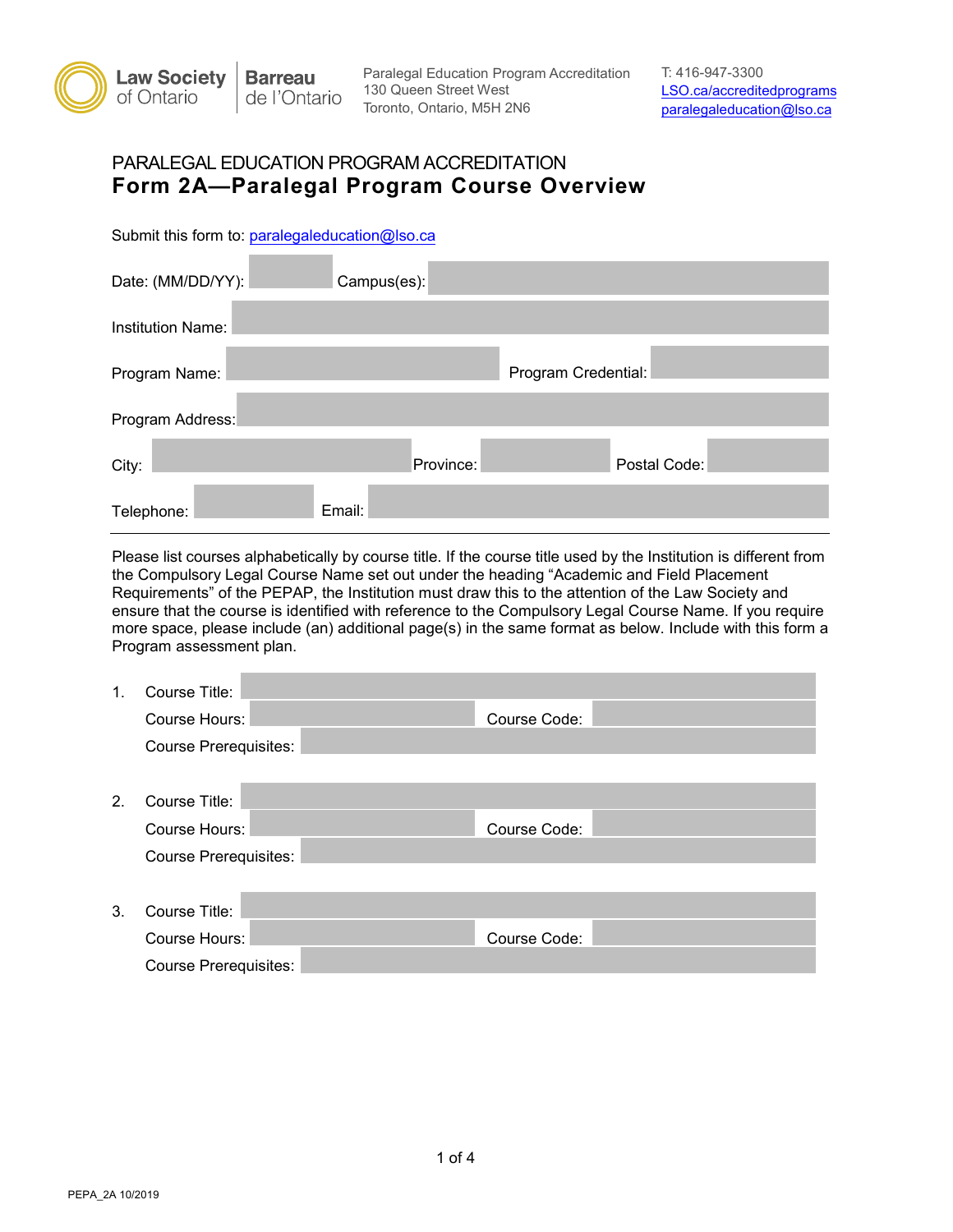| 4. | Course Title:                |              |
|----|------------------------------|--------------|
|    | Course Hours:                | Course Code: |
|    | <b>Course Prerequisites:</b> |              |
|    |                              |              |
| 5. | Course Title:                |              |
|    | Course Hours:                | Course Code: |
|    | <b>Course Prerequisites:</b> |              |
|    |                              |              |
| 6. | Course Title:                |              |
|    | Course Hours:                | Course Code: |
|    | <b>Course Prerequisites:</b> |              |
|    |                              |              |
| 7. | Course Title:                |              |
|    | Course Hours:                | Course Code: |
|    | <b>Course Prerequisites:</b> |              |
|    |                              |              |
| 8. | Course Title:                |              |
|    | Course Hours:                | Course Code: |
|    | <b>Course Prerequisites:</b> |              |
|    |                              |              |
| 9. | Course Title:                |              |
|    | Course Hours:                | Course Code: |
|    | <b>Course Prerequisites:</b> |              |
|    |                              |              |
|    | 10. Course Title:            |              |
|    | Course Hours:                | Course Code: |
|    | <b>Course Prerequisites:</b> |              |
|    |                              |              |
|    | 11. Course Title:            |              |
|    | Course Hours:                | Course Code: |
|    | <b>Course Prerequisites:</b> |              |
|    |                              |              |
|    | 12. Course Title:            |              |
|    | <b>Course Hours:</b>         | Course Code: |
|    | <b>Course Prerequisites:</b> |              |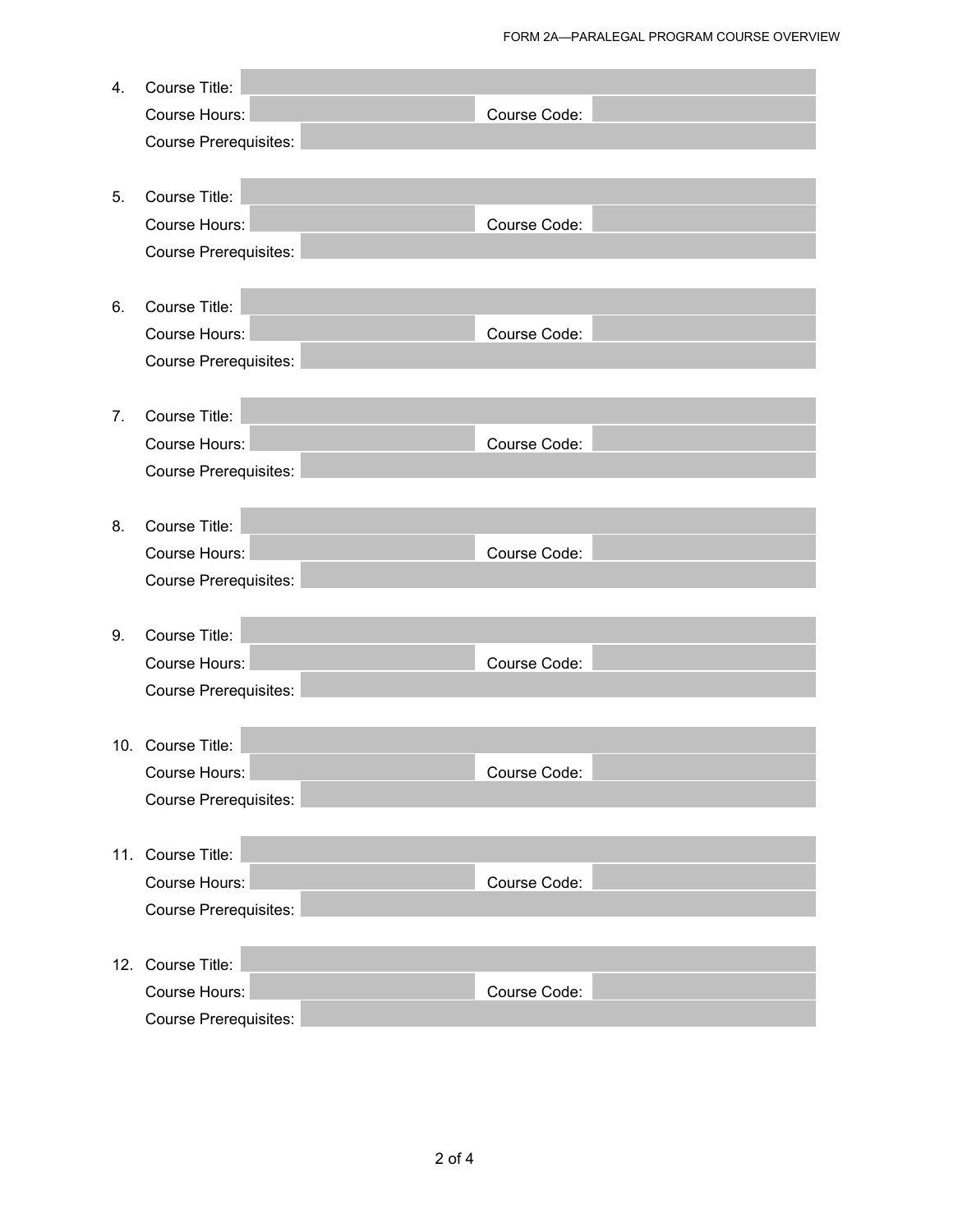| 13. Course Title:            |              |  |
|------------------------------|--------------|--|
| Course Hours:                | Course Code: |  |
| <b>Course Prerequisites:</b> |              |  |
|                              |              |  |
| 14. Course Title:            |              |  |
| Course Hours:                | Course Code: |  |
| <b>Course Prerequisites:</b> |              |  |
|                              |              |  |
| 15. Course Title:            |              |  |
| Course Hours:                | Course Code: |  |
| <b>Course Prerequisites:</b> |              |  |
|                              |              |  |
| 16. Course Title:            |              |  |
| Course Hours:                | Course Code: |  |
| <b>Course Prerequisites:</b> |              |  |
|                              |              |  |
| 17. Course Title:            |              |  |
| Course Hours:                | Course Code: |  |
| <b>Course Prerequisites:</b> |              |  |
|                              |              |  |
| 18. Course Title:            |              |  |
| Course Hours:                | Course Code: |  |
| <b>Course Prerequisites:</b> |              |  |
|                              |              |  |
| 19. Course Title:            |              |  |
| Course Hours:                | Course Code: |  |
| <b>Course Prerequisites:</b> |              |  |
|                              |              |  |
| 20. Course Title:            |              |  |
| Course Hours:                | Course Code: |  |
| <b>Course Prerequisites:</b> |              |  |
|                              |              |  |
| 21. Course Title:            |              |  |
| Course Hours:                | Course Code: |  |
| <b>Course Prerequisites:</b> |              |  |
|                              |              |  |